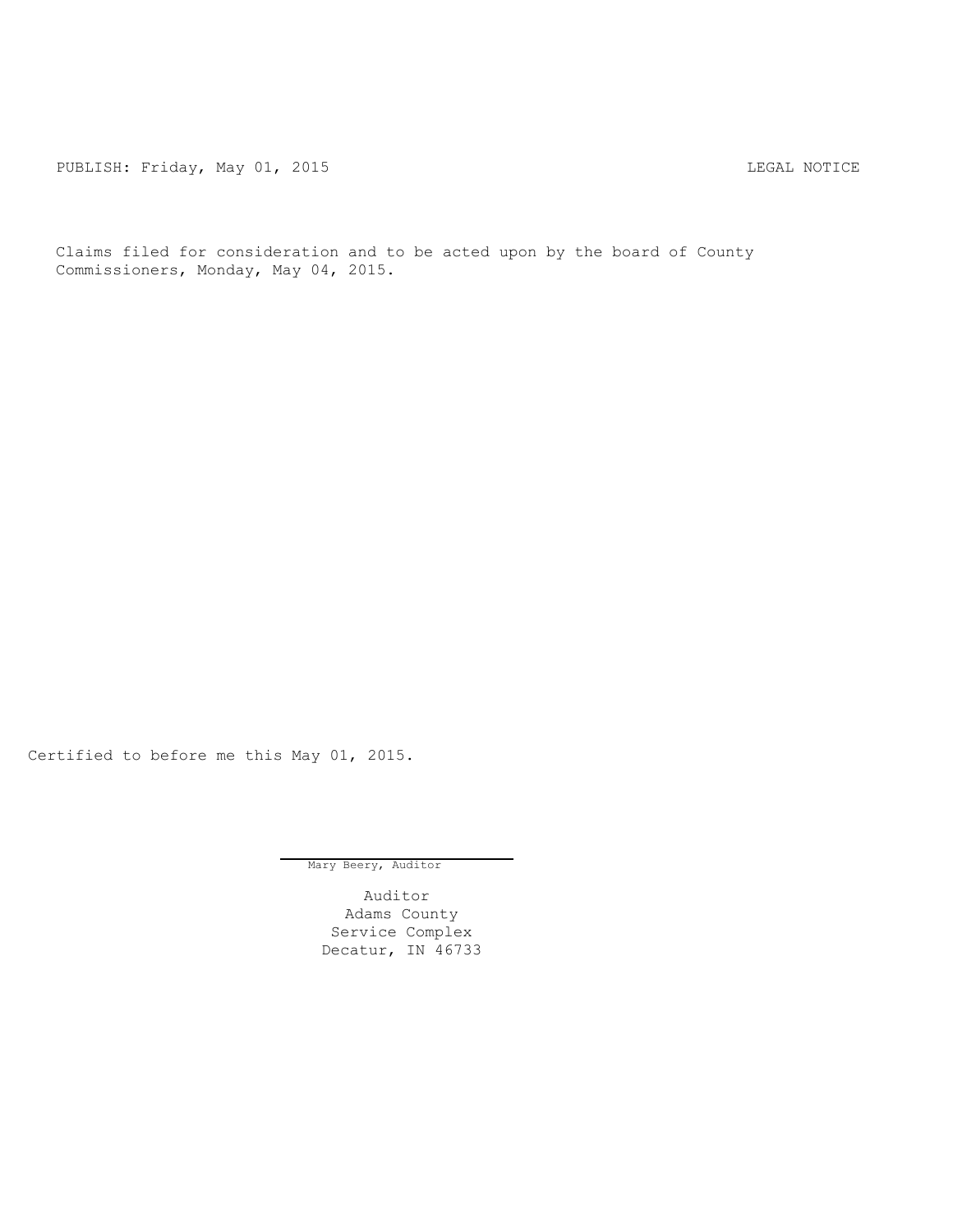

## **Claims Docket for Newspaper Adams County, Indiana**

## For Period: **4/7/2015** to **4/20/2015**

*313 W. Jefferson St. Decatur, IN 46733 (219) 724-2600*

## Date Claims to be Paid: **5/4/2015**

| <b>Vendor</b>                            | <u>Amount</u> | <b>Vendor</b>                           | <b>Amount</b> |
|------------------------------------------|---------------|-----------------------------------------|---------------|
| Adams County Council On Aging, Inc.      | 2,165.00      | Adams Memorial Hospital                 | 1,287.00      |
| <b>AIT Laboratories</b>                  | 720.00        | Indiana Michigan Power                  | 11,950.67     |
| Appraisal Research Corporation           | 10,506.39     | Arnold Lumber Co., Inc.                 | 78.11         |
| Berne Ready Mix                          | 240.95        | Berne Tri-Weekly News                   | 44.13         |
| Suburban Propane LP                      | 346.00        | Cintas Location #338                    | 54.35         |
| City Of Decatur                          | 93.86         | Decatur True Value                      | 316.77        |
| <b>Complete Printing Service</b>         | 5.00          | David L. Sommer                         | 50.00         |
| Decatur Chamber Of Commerce              | 10.00         | Decatur Daily Democrat                  | 315.05        |
| Decatur Postmaster                       | 49.00         | Douglas L. Bauman                       | 63.00         |
| Gordon Food Service                      | 1,638.54      | Grimm's Auto                            | 161.04        |
| Imaging Office Systems, I                | 5,837.00      | Kiess Electric                          | 217.47        |
| Lehman Feed Mill                         | 446.50        | Nipsco                                  | 239.92        |
| Parrish Electric/PhazPak Inc             | 307.74        | Piqua Repair Inc.                       | 344.25        |
| Ronnie L. Smitley                        | 100.00        | Selking International                   | 924.43        |
| Shifferly Dodge                          | 182.70        | St. Joseph Health Systems, LLC          | 1,480.41      |
| Stone-Street Quarries, Inc.              | 2,204.02      | Print Shop                              | 369.37        |
| Treasurer of Adams County                | 28,792.50     | Two Brothers Generator Sales & Services | 85.00         |
| West Payment Center                      | 2,518.20      | Witham Toxicology Laboratory            | 1,279.65      |
| Republic Services #091                   | 134.00        | CenturyLink                             | 607.21        |
| Imi Irving Material, Inc.                | 3,578.11      | Adams County Automotive Supply, Inc.    | 395.73        |
| Paul Norr                                | 47.00         | Mary Baker                              | 50.00         |
| Jay County REMC                          | 42.07         | Purdue University                       | 104,695.00    |
| Bluhm & Reber                            | 200.00        | Blackburn Manufacturing C               | 114.17        |
| B Secure Alarm Systems, Inc.             | 1,020.99      | Don Myers Plumbing                      | 14.75         |
| Youth Opportunity Center, Inc            | 3,500.00      | Chad W. Sprunger                        | 930.57        |
| Zurcher's Best-One Tire & Auto Care, Inc | 1,928.72      | Indianapolis Marriott North             | 424.71        |
| Tom Magnan/Special Needs                 | 14.54         | Indianapolis Marriott East              | 666.90        |
| <b>Expert Transmission</b>               | 235.86        | Harvest Land Co-op                      | 15,718.15     |
| Wal-Mart                                 | 162.82        | OnlyInternet.Net Broadband & Wireless   | 306.00        |
| Southeastern Equipment Company Inc       | 99.91         | Troyer's Market LLC                     | 1,750.77      |
| E & B Paving, Inc.                       | 1,425.98      | <b>Uricks Trucking</b>                  | 1,826.00      |
| Allen County Juvenile Center             | 750.00        | <b>Fisher Brother Farms</b>             | 1,125.00      |
| Kevin Burkhalter                         | 50.00         | Deb Stevens                             | 452.00        |
| Deborah A. Schantz                       | 21.00         | PC Mall-Gov                             | 5,609.83      |
| Extinguisher Co. No. 1                   | 58.30         | Verizon Wireless                        | 2,572.52      |
| <b>Stationair's Express</b>              | 391.58        | Landon Patterson                        | 6,155.05      |
| ReusserDesign                            | 75.00         | Matrix Integration                      | 6,206.00      |
| Habegger's Ace Lumber #4488              | 27.98         | Schneider Corporation                   | 6,900.00      |
| CDW Government, Inc.                     | 2,100.42      | Lifeline Youth & Family Services, Inc.  | 1,125.00      |
| Petro Reporting Service, Inc.            | 108.40        | <b>First National Bank</b>              | 166.93        |
| American Legion Post #43                 | 75.00         | LBH Chemical & Industrial               | 963.66        |
| Julie A. Harkless                        | 60.72         | RICOH USA, INC.                         | 2,433.03      |
| Decatur Ace Hardware                     | 491.01        | WM Imaging Solutions, Inc.              | 39.48         |
| Dave Delong General Carpentry            | 321.00        | First Response                          | 1,370.33      |
| O'Reilly Auto Parts                      | 110.78        | Phil Eicher                             | 50.00         |
| Global GOV/ED Solutions Inc.             | 756.48        | Purdue CES Education Fund               | 6.11          |
| Carnall, Andrews & Crell, P.C.           | 240.10        | Timothy L. Barkey-Petty Cash            | 24.38         |
| Anna Steiner                             | 50.00         | Paperless Business Solutions, LLC       | 257.50        |
|                                          |               |                                         |               |